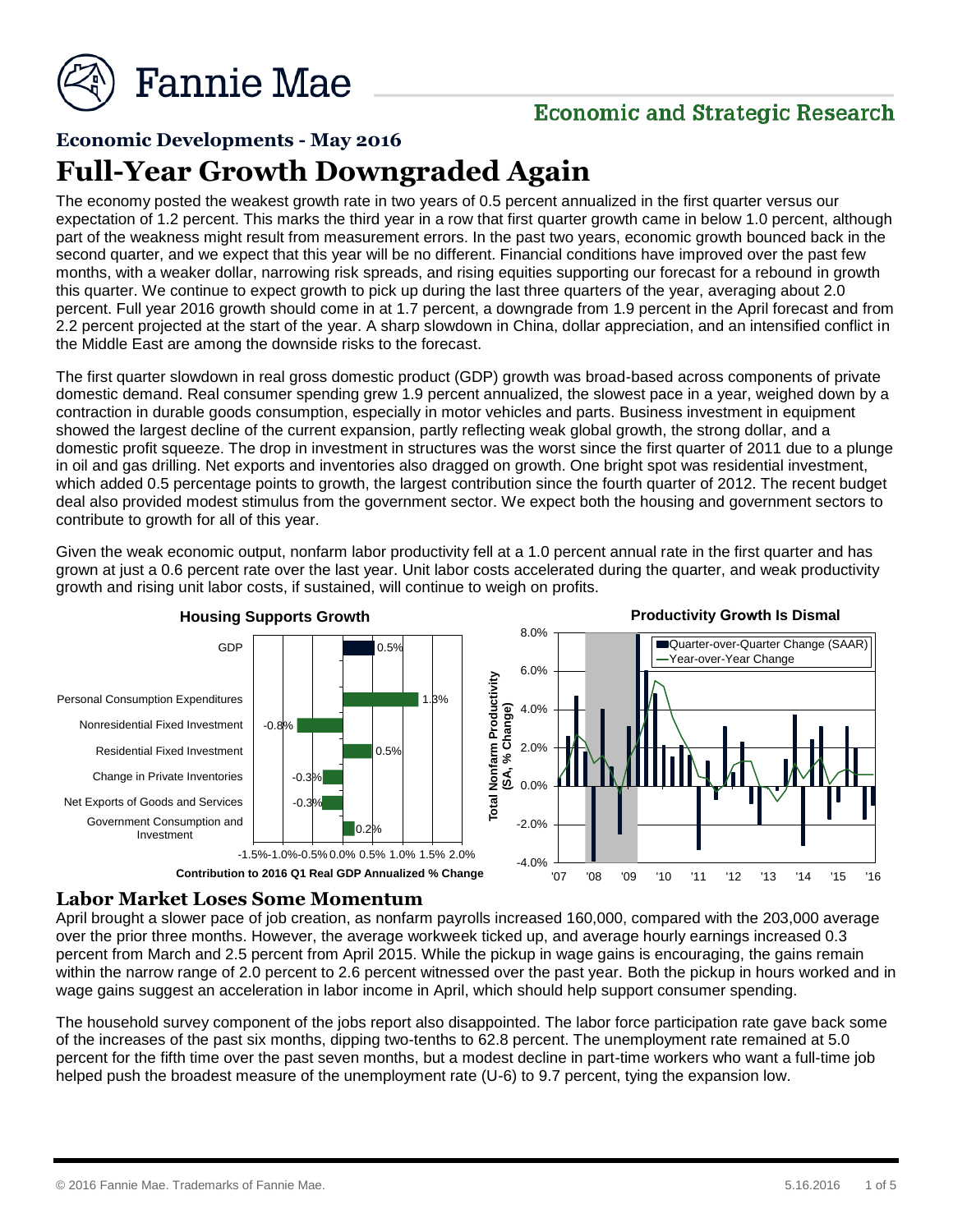



#### **Consumers Are Cautious…**

Consumers appeared to exercise a great deal of caution at the end of the first quarter. Real consumer spending was flat in March despite a 0.3 percent rise in real income, resulting in a three-tenth gain in the saving rate to 5.4 percent, the highest level in over a year. Greater consumer caution might be partly due to rising gasoline prices, which have rebounded somewhat since crude oil prices bottomed in February. While it is possible that consumers will remain cautious and continue to build up savings, especially with gasoline prices rising further in April, we expect a moderate rebound in consumer spending growth in the current quarter. April auto sales rose 5.1 percent, largely reversing the drop in March. Through the first four months of this year, sales have averaged about 17.3 million vehicles annualized, about 3.2 percent above sales during the same period in 2015. Given that full-year 2015 sales totaled 17.4 million units, the best year since 2000, the trend in auto sales so far this year remains healthy. In addition, revolving consumer credit (largely credit card debt) rose at a healthy clip in March, and the Fed's Senior Loan Officer Opinion Survey for the three months ending in April showed that banks reported an increased willingness to lend to consumers amid stronger demand for consumer loans.



#### **…And So Are Businesses**

Factory goods orders increased in March, but the gain was largely driven by defense orders and price-related increases in energy items for nondurables. Core capital goods orders — a leading indicator of business capital investment — were upwardly revised to 0.1 percent from unchanged, suggesting continued lackluster capital expenditures. Business capital investment declined sharply during the first quarter in response to compressed profit margins. Political uncertainty stemming from the upcoming presidential election may also be weighing on businesses' plans to invest in coming months.

The sharp decline in non-residential investment in structures in the first quarter largely reflected slumping investment in oil drilling structures and oilfield machinery stemming from the collapse of oil prices since mid-2014. Outside of drilling, growth of business fixed investment has been reasonably healthy. We expect the drag on structures investment from the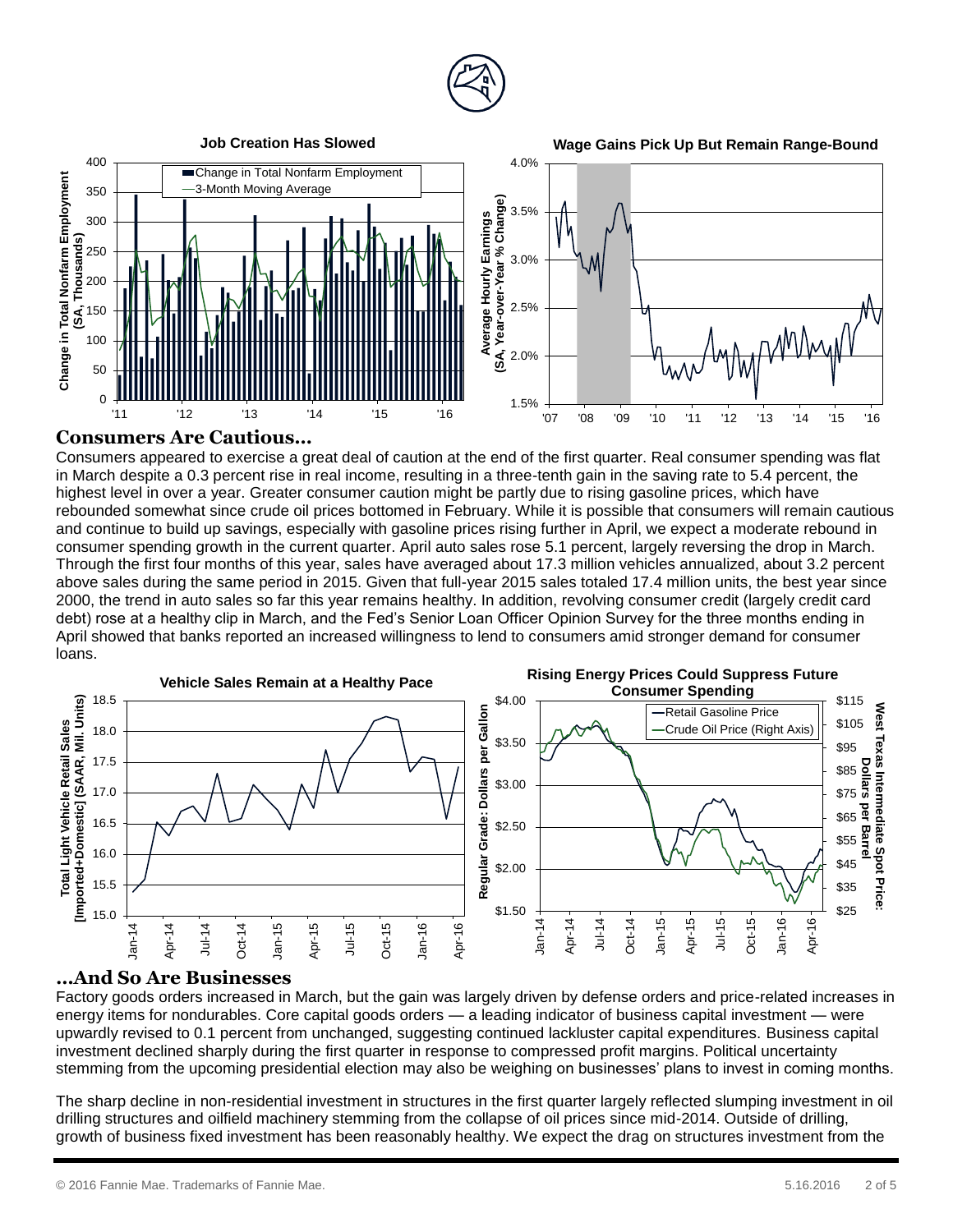

energy sector to dissipate over time because oil prices have rebounded and because the sector has become smaller over the past two years. Meanwhile, we expect the inventory correction to continue through 2016 in response to an unsustainably high pace of accumulation in the first half of 2015. After 2016, we expect inventory investment to stabilize and remain roughly neutral for economic growth.

### **Net Exports Will Continue to Subtract from Growth**

Net exports subtracted 0.3 percentage points from growth in the first quarter, marking the third consecutive quarter that the sector has subtracted from growth and the biggest drag in a year. The main driver for this trend is the jump in the trade-weighted value of the dollar since summer 2014 in both nominal and real terms. While the dollar has reversed some of that gain more recently, it remains well above mid-2014 levels. We expect trade to drag on growth this year and next year.

## **The Fed Will Likely Hold in June**

The April Federal Open Market Committee (FOMC) post-meeting statement suggests that the Fed was less worried about financial turmoil abroad as it dropped the reference that "global economic and financial developments continue to pose risks." However, it pledged to "closely monitor" those developments as well as inflation indicators. Overall, the statement suggests that a June rate hike remains on the table, though the fed funds futures put the odds of a June hike at just 6.0 percent. In the April forecast, we expected only one rate hike in 2016, with the timing likely to be during the second half of the year. We remain convinced that the vote on the U.K. referendum to leave the European Union, which will occur only about a week after the June 14-15 FOMC meeting, will likely keep the Fed from raising rates in June. In addition, the risk of a Greek default and exit from the Eurozone has been forestalled but not eliminated, with the influx of immigrants fleeing Syria and Iraq likely to weigh further on the government's budget.

#### **Housing Roundup**

Home sales moved moderately higher in the first quarter of 2016 from the prior quarter despite lackluster month-to-month activity. New home sales fell in March for the third consecutive month, while total existing home sales rebounded in March but failed to completely reverse the sharp drop in February. Through the first three months of this year, existing home sales and new home sales were 5.6 percent and 1.5 percent higher, respectively, than sales during the same period last year. Leading indicators suggest that home sales will pick up going into the spring season. Pending home sales rose in March for a second consecutive month, and the average purchase mortgage application index picked up 4.0 percent in April for a second straight month, as the average 30-year fixed mortgage rate edged lower in April from March, according to Freddie Mac. In addition, the Fed's Senior Loan Officer Opinion Survey for the three months ending in April showed that banks reported having eased lending standards on most types of residential mortgage loans amid firming demand.



Homebuilding activity disappointed in the first quarter. Both total housing starts and building permits declined from the prior quarter, with volatile multifamily (more than one unit structures) starts being the culprit, dropping for the third consecutive quarter after a surge in the second quarter of 2015, partly due to the sharp increase in the Northeast before construction tax incentives in New York State expired. One of the main headwinds for multifamily construction is excess supply of upper-end apartment buildings in the top ten most populous cities. However, affordable rental units have plenty of room for growth. (For more information on rental market conditions, read the [May 2016 Multifamily Market](http://www.fanniemae.com/resources/file/research/emma/pdf/MF_Market_Commentary_051716.pdf)  [Commentary\)](http://www.fanniemae.com/resources/file/research/emma/pdf/MF_Market_Commentary_051716.pdf). The financing environment for new multifamily construction has become more difficult, according to the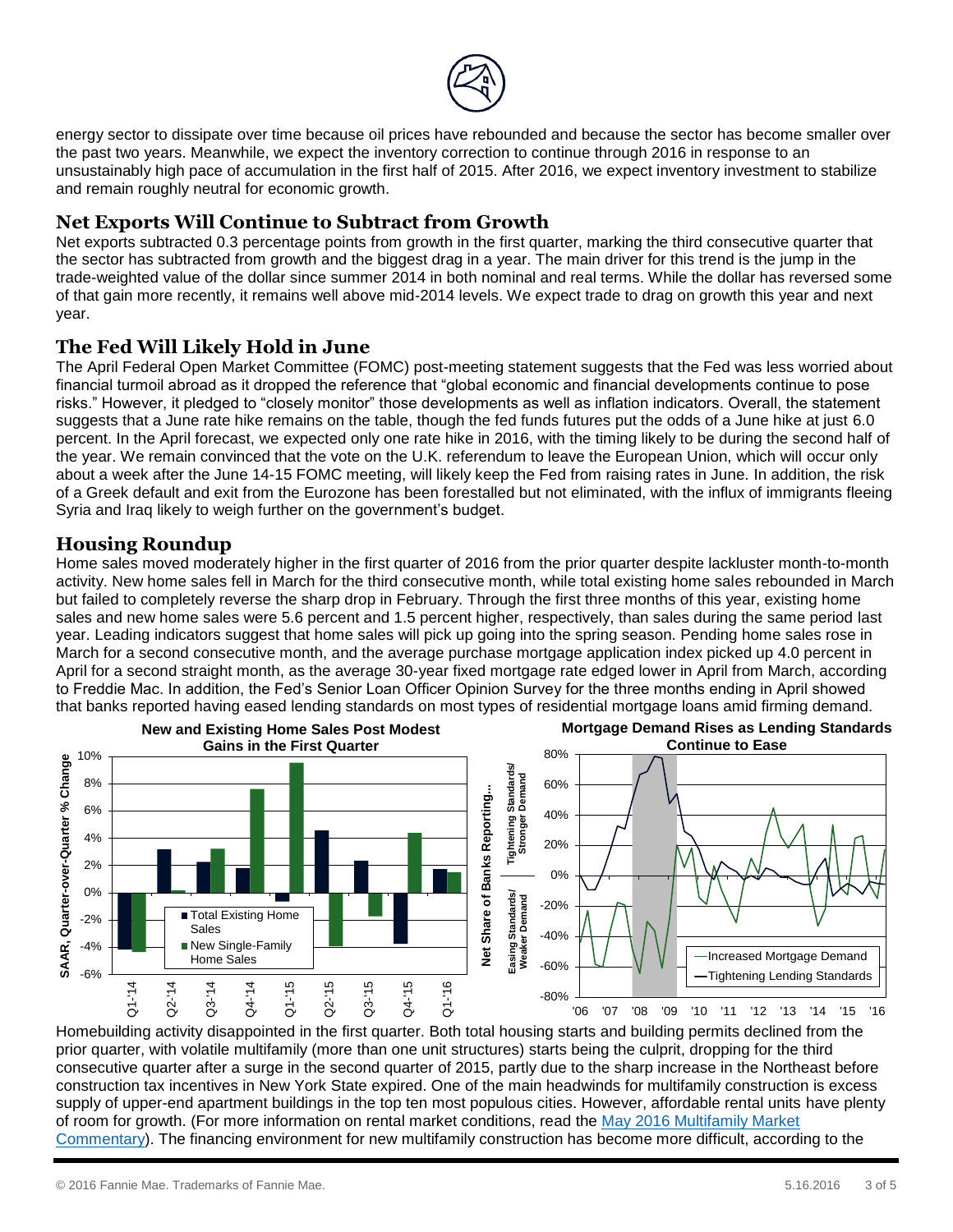

Fed's Senior Loan Officer Opinion Survey, as a net percentage of banks reported tightening lending standards for multifamily commercial real estate (CRE) loans over the past three months, a second consecutive quarter of tightening.

Year-over-year comparisons are positive for the singlefamily segment, with single-family starts about 22 percent above the level in 2015, compared with flat multifamily starts. Nonetheless, the trend in the single-family segment was still lackluster, as the double-digit gain was from stilldepressed levels.

Meanwhile, the main measures of home prices, including the Case-Shiller, the FHFA purchase-only, and the CoreLogic indices, showed strong annual appreciation of 5.3 percent to 6.0 percent during the first two months of 2016. Lean inventory and declining distressed sales have continued to support home price gains.

The homeownership rate has shown tentative signs of stabilizing, according to the Census Bureau's Housing Vacancy Survey. The homeownership rate (not seasonally adjusted) for the first quarter of 2016 edged down 0.3 percentage points from the prior quarter and 0.2 percentage points from one year ago to 63.5 percent, a level around which the rate has hovered for the past four quarters. One factor helping to support the overall rate is that the large Baby Boom generation is still at a point in the life cycle with high homeownership rates, which has helped offset the low homeownership rates among the even larger Millennial generation in young adulthood.

Our forecast for mortgage rates is little changed from the prior forecast, with 30-year fixed mortgage rates at 3.7 percent during the fourth quarter of 2016. We raised our total home sales forecast in 2016, as the upward revision in

**Multifamily Starts Continue to Decline**





existing home sales slightly outpaced the downward revision in new home sales. We revised lower our outlook for singlefamily and multifamily starts this year.

For mortgage originations, incoming data for 2016 for both purchase and refinance originations have been stronger than we expected, leading us to upgrade our estimates for the first quarter and for the rest of 2016. For purchase originations, we lowered our assumed share of home sales using cash through the first quarter of 2017. For all of 2016, we expect total mortgage originations to decline 3.7 percent from 2015 to \$1.65 trillion, as the 18.8 percent drop in refinance originations outpaces the 9.4 percent rise in purchase originations. The refinance share should decline to 39 percent in 2016 from 46 percent in 2015. Total originations should decline further in 2017, as a drop in refinance originations continues to outweigh an increase in purchase originations. We project total production volume to be \$1.45 trillion in 2017, with the refinance share sliding further to 30 percent.

#### **Economic & Strategic Research (ESR) Group** May 10, 2016

For a snapshot of macroeconomic and housing data between the monthly forecasts, please read ESR's [Economic and](http://www.fanniemae.com/portal/research-and-analysis/emma.html?)  [Housing Weekly Notes.](http://www.fanniemae.com/portal/research-and-analysis/emma.html?)

*Data source for charts: Bureau of Economic Analysis, Bureau of Labor Statistics, Autodata Corporation, Energy Information Administration, Census Bureau, National Association of REALTORS®, Federal Reserve Board*